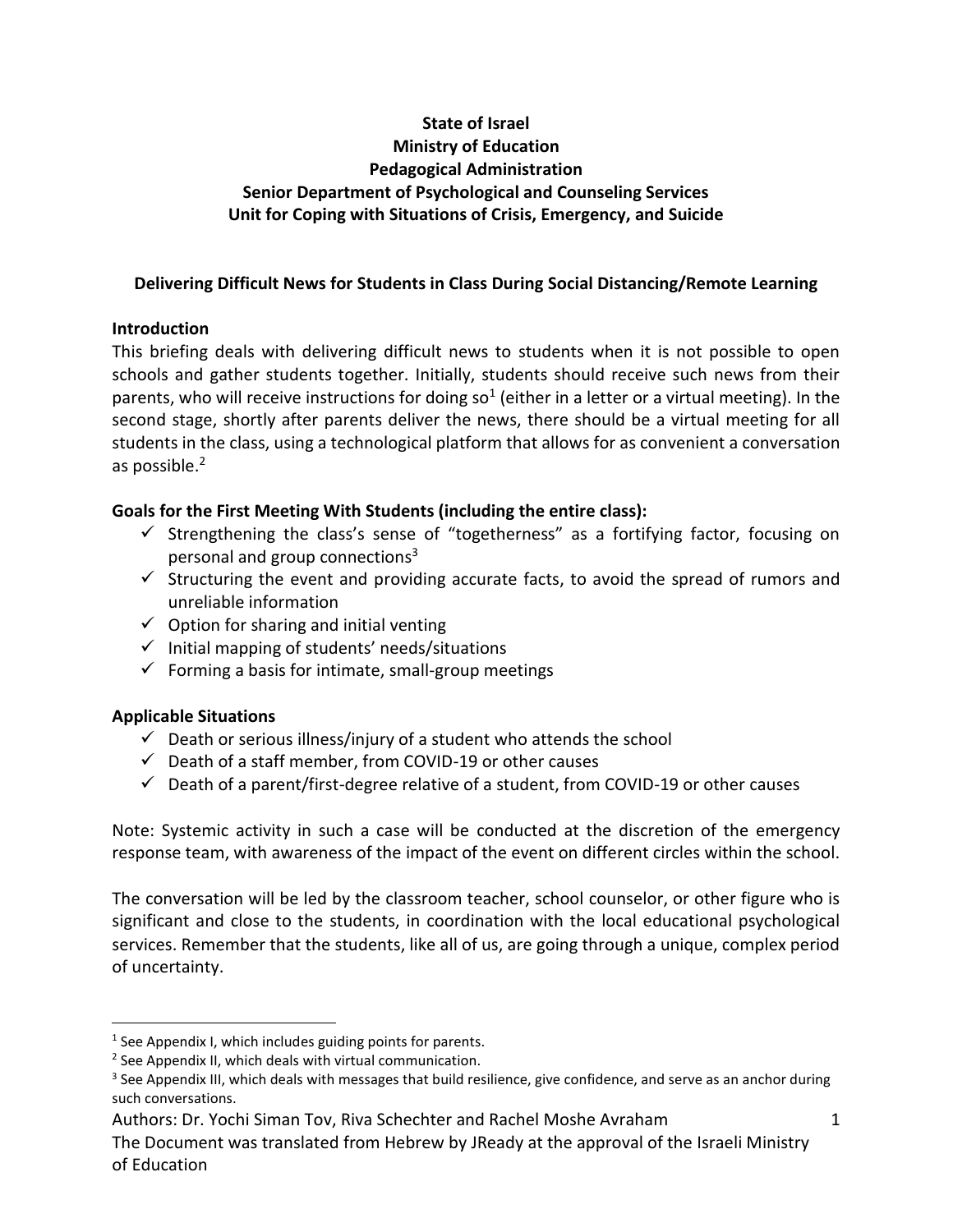The virtual meeting with students will take place after the first virtual conversation of the emergency response team with school staff to inform and direct the conversation with students from other classes, as required (see the guide for the first conversation with teachers, link).

### **Guidelines for the Conversation With Students**

Possible opening: "Dear students, we are experiencing a unique and unfamiliar period. We are unable to meet, or must limit the number of people who can attend an event. Even after a difficult event like the one you heard about, we can't hug each other and be together in the way that we'd like to. However, because we want to experience this as a community, we have come together for this virtual meeting, which will help us cope with the difficult thing that happened …"

- A. Providing factual and reliable information about what happened:
	- a. "Unfortunately, I have to share difficult news that some of you may have already heard. Some time ago \_\_\_\_\_, something sad and painful happened: \_\_\_\_ passed away. Who has heard about this?"

This opening allows for gradual exposure to the event, maintaining continuity and accuracy of information.

- b. Only factual information, provided by a qualified individual acting in an official capacity, should be shared. You can say: "This is the information I know at the moment; anything else is just a rumor." It is important to distinguish between facts and rumors, and to ensure that up-to-date information is transmitted when it is received.
- c. Do not conceal information. Students will eventually find out, so it is better that they receive information in a responsible and controlled manner, from an educational figure who is meaningful to them.

## B. Allowing students to express feelings and thoughts "What thoughts go through your mind after what you heard?" "What are you feeling right now?"

It is important to note that after something like this people often feel … and these feelings become less severe over time ….

C. Referral to virtual small-group processing sessions

"We will continue the conversation in small groups of about five students. The counselor, another teacher who knows you, or I will meet you for a virtual, small-group conversation, where we can think together about how we can support one another, help one another, and help those who have been harmed."

Authors: Dr. Yochi Siman Tov, Riva Schechter and Rachel Moshe Avraham The Document was translated from Hebrew by JReady at the approval of the Israeli Ministry of Education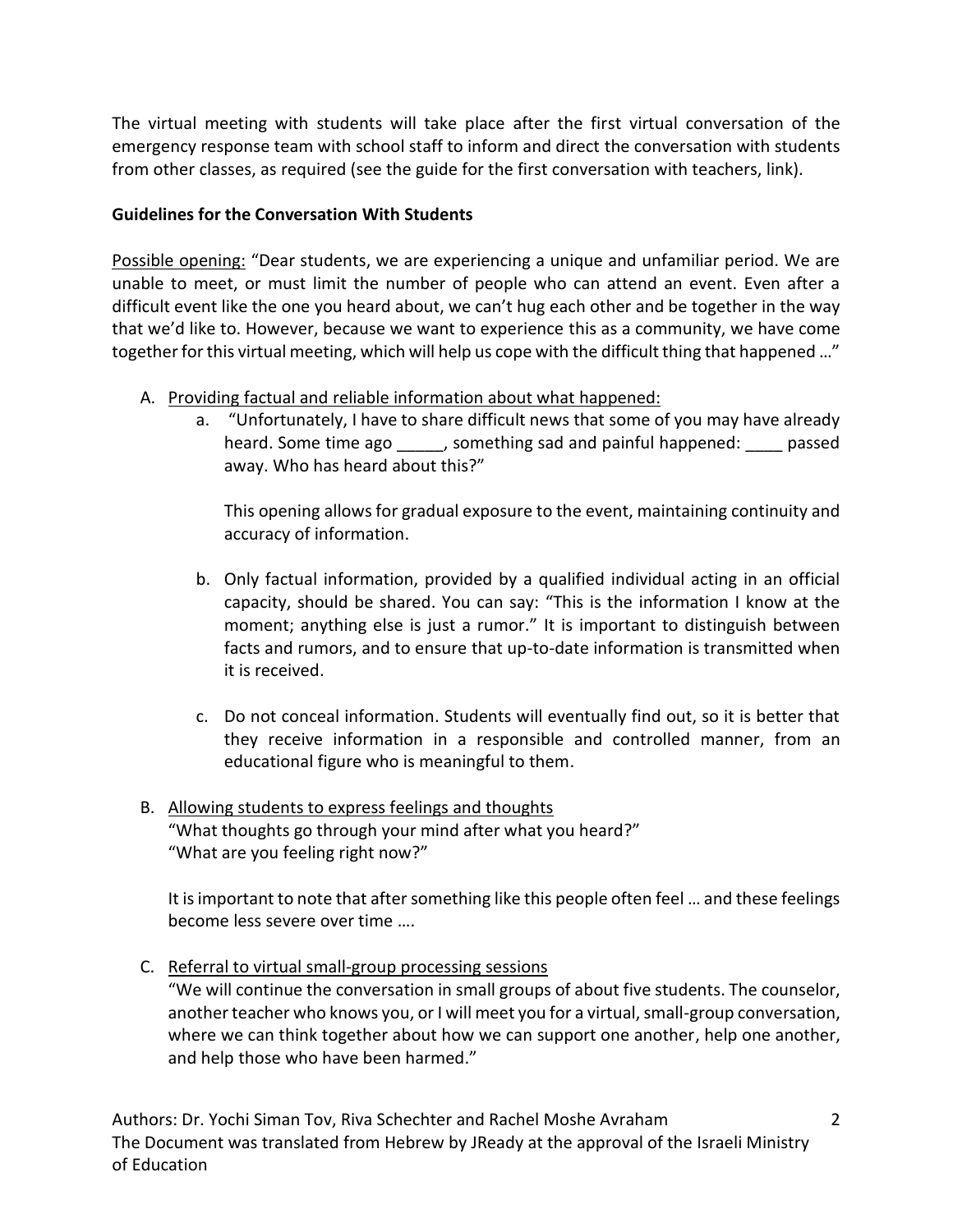### **Suggestions for Small-Group Conversations**

- **1. Establishing emotional connection and defining the purpose of the conversation.** Open with a sentence such as, "I'm sorry that this conversation is taking place in the wake of a painful event. In today's meeting, we will try to share with each other and strengthen one another."
- **2. Invitation to express feelings and thoughts:** "Does anyone want to share their thoughts or feelings about the unfortunate/difficult news shared in the class meeting?
- **3. Connection to resources and effective actions in the context of the event.** Let's think:
	- **"**How can I help a friend who has experienced the difficult event?"
	- **"**What can help us cope right now? Since we can't attend a funeral or a shiva right now, like we might have done in other times, let's think of ways to be together and comfort and strengthen one another."
- **4. The meeting will end with a task that the group will take on, such as:**
	- Creating a video for a friend
	- Daily communication shifts
	- Delivering reinforcing messages each day, with advance planning
	- Planning condolence visits in small groups, in coordination with the family and in accordance with the guidelines of the Ministry of Health
- **5. In conclusion, it's worth telling the students:** "We will talk again about the event and the tasks we set for ourselves in a few days. At the end of the week, there will be another class-wide meeting, with another opportunity to share with and listen to one another."

Note: At the end of the sessions, the team that accompanied the groups will meet and present circles of vulnerability that it has identified, as well as individual, group, and class assistance methods.

# **Appendix I: Guidelines for Parents on Informing Children of Bad News and Talking About It**

Due to the current situation, we are unable to meet with the whole class and are therefore asking parents to tell their children what happened and talk to them about it. Please see the following important guidelines:

**1. Talk to children openly, frankly, and calmly**, in language appropriate to their developmental stage. You could say, for example: "Unfortunately, I found out that \_\_\_\_ died yesterday. It's very sad for us, and especially for \_\_\_\_ from your class. Have you heard anything about it?"

Authors: Dr. Yochi Siman Tov, Riva Schechter and Rachel Moshe Avraham The Document was translated from Hebrew by JReady at the approval of the Israeli Ministry of Education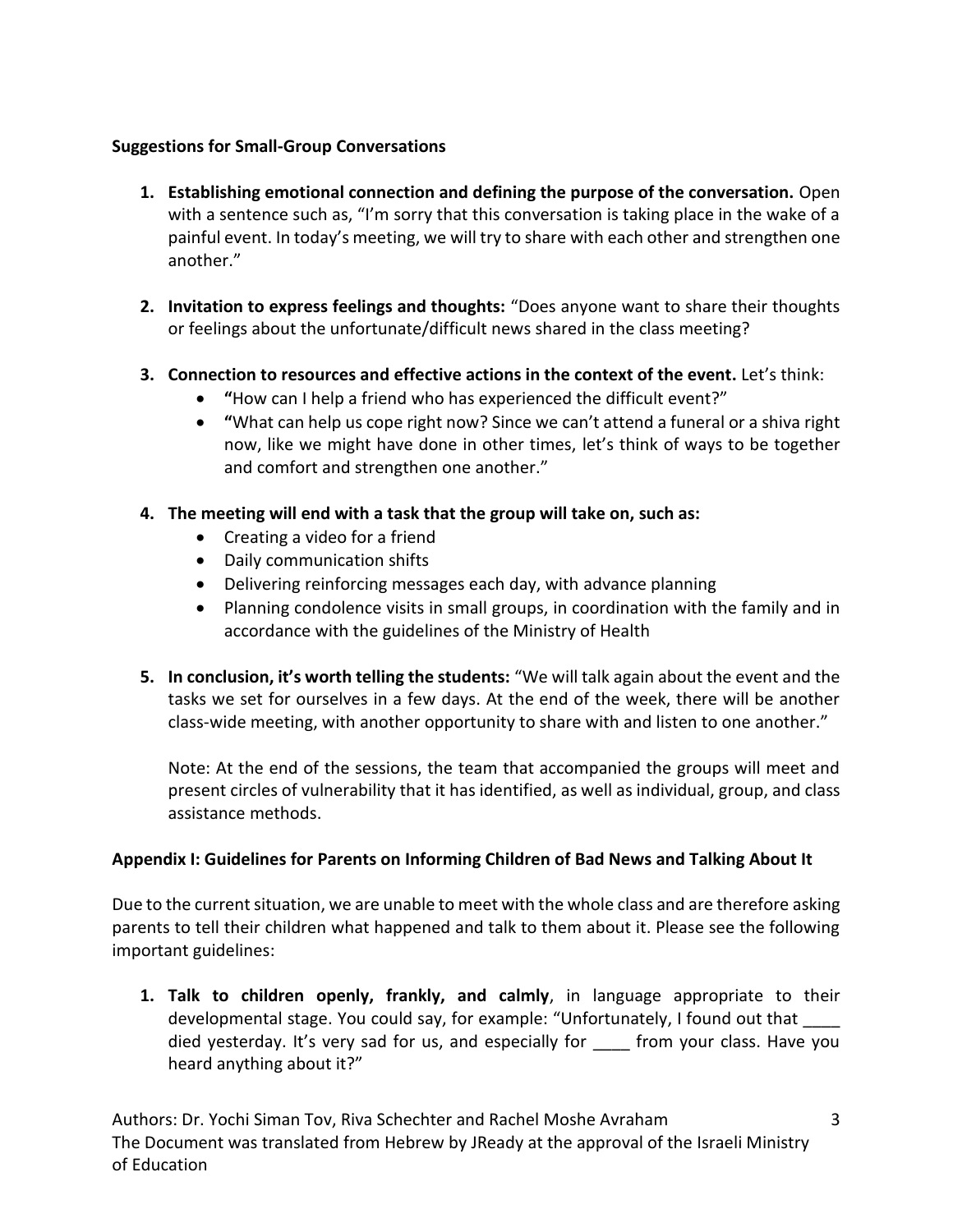- **2. You can express emotions, but it is important that you do so in a controlled manner.**  Exposure to strong emotional turmoil can undermine a child's confidence and cause great anxiety.
- **3. Avoid talking over children's heads.** When discussing a difficult subject, we may try to protect children (especially young children) from it, and talk to each other assuming that children don't understand. Remember that partial understanding, as well as hearing a conversation in anxious tones, are harmful. Absorbing nonverbal messages and fragments of conversation can lead children to use their imagination to fill in the blanks, creating an image that is often more frightening than the reality itself. It is important for children that you explain things to them in a matter-of-fact way and be open to any questions that may arise.
- **4. Encourage the child to take appropriate action in response to the event.** Invite the child to write, draw, and/or contact the affected peer on the phone, in a way that is appropriate to the child's developmental stage and level of contact with the peer. Taking action, especially in response to the event, helps children quickly return to functioning and reduces the risk of post-traumatic symptoms.
- **5. Pay attention to children who are having a harder time.** If the child isolates him/herself, rarely takes part in activities, reports a lack of appetite, has fears that make it difficult to sleep, etc., allow him/her to share feelings with you and do not censor them. Ask the child what could help him/her relax. Teach the child to take deep breaths, and inhale and exhale together. Offer suitable distractions. Come up with reinforcing sentences together, write them down, and display them in prominent places around the house.
- **6. If you need advice or help,** you can contact relevant personnel at the school and/or educational psychological services.
- **7. It's important to trust your intuition as parents** and trust your child's—and your own ability to cope.

# **Appendix II: Relevant Features of Virtual Communication**

In general, the principles of direct speech in the context of a crisis event are effective and relevant. They also apply to virtual communication. The conversation should be held in a convenient medium (Zoom, phone call, etc.). However, virtual communication presents challenges such as:

- **Difficulty reading full body language:** We can only partially see the person in front of us.
- **Lack of complex eye contact:** For example, looking sideways in a virtual meeting may be perceived as disinterest or disconnection.

Authors: Dr. Yochi Siman Tov, Riva Schechter and Rachel Moshe Avraham The Document was translated from Hebrew by JReady at the approval of the Israeli Ministry of Education